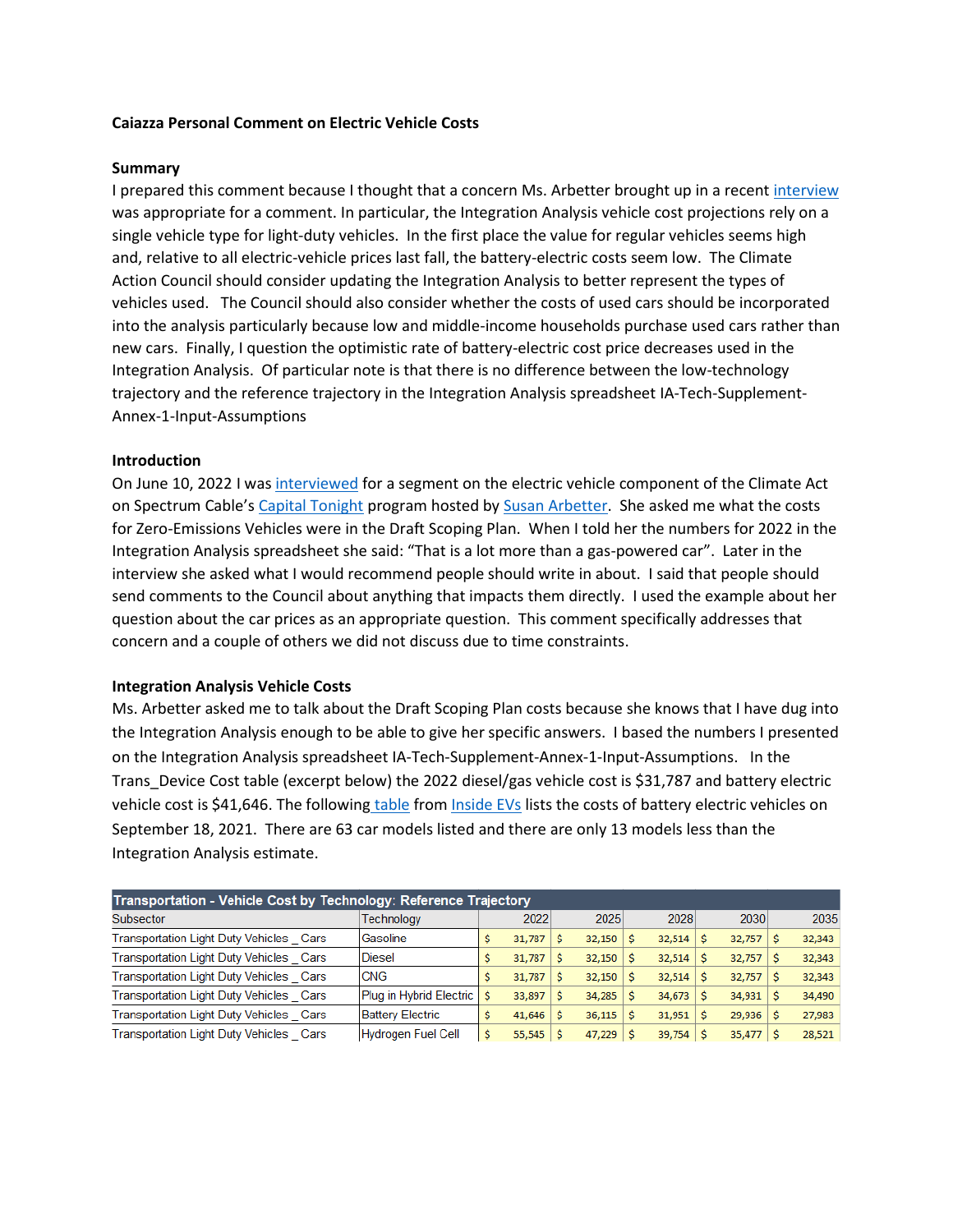# **INSIDEEVs**

## All-Electric Vehicle Comparison - U.S.



**Base price (MSRP + DST and after Tax Credit)** 

### All-electric range (EPA)

|                                                                                  | \$o             | \$50 000             | \$100 000 | \$150 000              | \$200 000 |
|----------------------------------------------------------------------------------|-----------------|----------------------|-----------|------------------------|-----------|
| 2022 Nissan LEAF S (40 kWh)                                                      | 149<br>\$20875  |                      |           |                        |           |
| 2022 MINI Cooper SE                                                              | 114<br>\$23 250 |                      |           |                        |           |
| 2022 Nissan LEAF e+ S (62 kWh)                                                   | 226             | \$25875              |           |                        |           |
| 2021 Hyundai IONIQ Electric                                                      | 170             | \$26750              |           |                        |           |
| 2022 Mazda MX-30                                                                 | 100             | \$27145              |           |                        |           |
| 2022 Hyundai Kona Electric                                                       | 258             | \$27685              |           |                        |           |
| 2022 Nissan LEAF e+SV (62 kWh)                                                   | 215             | \$30 875             |           |                        |           |
| 2022 Chevrolet Bolt EV                                                           | 259             | \$31995              |           |                        |           |
| 2022 Kia Niro EV (e-Niro)                                                        | 239             | \$33 665             |           |                        |           |
| 2021 Volkswagen ID.4 Pro                                                         | 260             | \$33 690             |           |                        |           |
| 2022 Chevrolet Bolt EUV                                                          | 247             | \$33 995             |           |                        |           |
| 2021 Ford Mustang Mach-E Select SR RWD                                           | 230             | \$36495              |           |                        |           |
| 2021 Volkswagen ID.4 AWD Pro                                                     | 249             | \$37 370             |           |                        |           |
| 2021 BMW i3                                                                      | 153             | \$37945              |           |                        |           |
| 2021 Volkswagen ID.4 Pro S                                                       | 250             | \$38 190             |           |                        |           |
| 2021 Ford Mustang Mach-E Select SR AWD                                           | 211             | \$39 195             |           |                        |           |
| 2022 Polestar 2 Single Motor 19"                                                 | 265             | \$39700              |           |                        |           |
| 2021 BMW i3s                                                                     | 153             | \$41 145             |           |                        |           |
| 2021 Tesla Model 3 Standard Range Plus<br>2021 Tesla Model 3 Standard Range Plus | 262             | \$41 190             |           |                        |           |
| 2021 Volkswagen ID.4 AWD Pro S                                                   | 263<br>240      | \$41 190<br>\$41870  |           |                        |           |
| 2022 Polestar 2 Dual Motor 19"                                                   | 249             | \$43700              |           |                        |           |
| 2021 Ford Mustang Mach-E Route 1 ER RWD                                          | 305             | \$44 000             |           |                        |           |
| 2021 Ford Mustang Mach-E Premium ER RWD                                          | 300             | \$46 200             |           |                        |           |
| 2022 Volvo XC40 Recharge                                                         | 223             | \$48 895             |           |                        |           |
| 2021 Ford Mustang Mach-E Premium ER AWD                                          | 270             | \$48 900             |           |                        |           |
| 2021 Tesla Model 3 Long Range AWD                                                | 353             | \$51 190             |           |                        |           |
| 2022 Volvo C40 Recharge                                                          | 210             | \$52 345             |           |                        |           |
| 2021 Ford Mustang Mach-E GT ER AWD                                               | 270             | \$53 500             |           |                        |           |
| 2021 Tesla Model Y Long Range AWD 19"                                            | 326             | \$55 190             |           |                        |           |
| 2021 Tesla Model 3 Perf. LR AWD 20"                                              | 315             | \$58 190             |           |                        |           |
| 2021 Ford Mustang Mach-E GT Perf. ER AWD                                         | 260             | \$58 500             |           |                        |           |
| 2021 Audi e-tron                                                                 | 222             | \$59 495             |           |                        |           |
| 2022 Rivian R1T (Large pack, 21")                                                | 314             | \$60,000             |           |                        |           |
| 2021 Tesla Model Y Perf. LR AWD 21"                                              | 303             | \$62 190             |           |                        |           |
| 2022 Rivian R1S (Large pack, 21")<br>2021 Audi e-tron Sportback                  | 316             | \$62 500             |           |                        |           |
| 2022 Jaguar I-PACE EV400                                                         | 218<br>234      | \$62 695<br>\$63 550 |           |                        |           |
| 2022 Rivian R1T (Max pack, 21")                                                  | 400             |                      | \$70 000  |                        |           |
| 2021 Porsche Taycan (79 kWh)                                                     | 200             |                      | \$73750   |                        |           |
| 2022 Audi e-tron S 20"                                                           | 208             |                      | \$78 395  |                        |           |
| 2021 Porsche Taycan (93 kWh)                                                     | 225             |                      | \$79530   |                        |           |
| 2022 Audi e-tron S Sportback 20"                                                 | 212             |                      | \$80 995  |                        |           |
| 2021 Porsche Taycan 4 Cross Turismo                                              | 215             |                      | \$84750   |                        |           |
| 2021 Tesla Model S Long Range (AWD) 19"                                          | 405             |                      | \$91 190  |                        |           |
| 2022 Audi e-tron GT quattro                                                      | 238             |                      | \$93 445  |                        |           |
| 2021 Porsche Taycan 4S (79 kWh)                                                  | 199             |                      | \$97 650  |                        |           |
| 2021 Tesla Model X Long Range (AWD) 20"                                          | 360             |                      | \$101 190 |                        |           |
| 2021 Porsche Taycan 4S (93 kWh)                                                  | 227             |                      | \$103 220 |                        |           |
| 2021 Porsche Taycan 4S Cross Turismo                                             | 215             |                      | \$104 150 |                        |           |
| 2021 Tesla Model X Plaid 20"<br>2021 Tesla Model S Plaid 19"                     | 340             |                      |           | \$121 190              |           |
| 2022 Lucid Air Grand Touring (21")                                               | 396             |                      |           | \$131 190              |           |
| 2022 Lucid Air Grand Touring (19")                                               | 469             |                      |           | \$133 000              |           |
| 2022 Audi RS e-tron GT quattro                                                   | 516<br>232      |                      |           | \$133 000<br>\$133 445 |           |
| 2021 Tesla Model S Plaid 21"                                                     | 348             |                      |           | \$135 690              |           |
| 2021 Porsche Taycan Turbo (93 kWh)                                               | 212             |                      |           | \$144 750              |           |
| 2021 Porsche Taycan Turbo Cross Turismo                                          | 204             |                      |           |                        | \$147350  |
| 2022 Lucid Air Dream Edition Performance (21")                                   | 451             |                      |           |                        | \$163 000 |
| 2022 Lucid Air Dream Edition Performance (19")                                   | 471             |                      |           |                        | \$163 000 |
| 2022 Lucid Air Dream Edition Range (21")                                         | 481             |                      |           |                        | \$163 000 |
| 2022 Lucid Air Dream Edition Range (19")                                         | 520             |                      |           |                        | \$163 000 |
| 2021 Porsche Taycan Turbo S (93 kWh)                                             | 201             |                      |           |                        | \$178850  |
| 2021 Porsche Taycan Turbo S Cross Turismo                                        | 202             |                      |           |                        | \$181450  |

Source: https://insideevs.com/news/534027/electric-car-prices-us-20210918/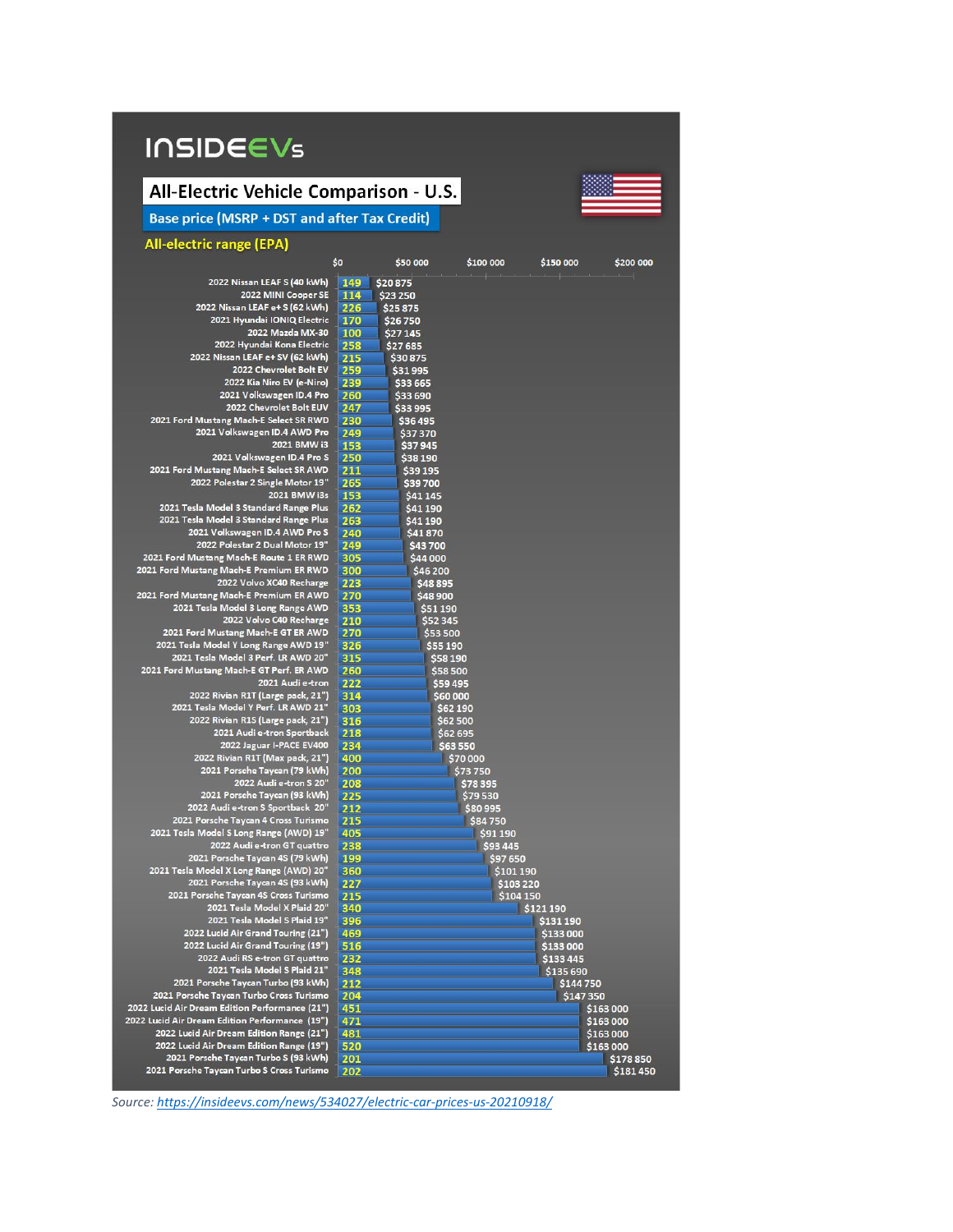Given the relative importance of future light-duty vehicle costs to New Yorkers I think that this analysis of vehicle costs needs to be refined. A single category for light-duty vehicles is unacceptable. A quick search for rental cars finds the following vehicle types: full-size, economy/sub-compact, compact, intermediate, standard, standard sport, intermediate SUV, standard SUV, premium, and luxury. Kelly Blue Book's [buying guide for electric vehicles](https://www.kbb.com/car-advice/electric-vehicle-buying-guide/) has another list of vehicle types. Somewhere, someone must have compared different vehicle types to come up with a single number.

I have the following recommendations for this aspect of the Scoping Plan. At an absolute minimum, the rationale used for the single value must be documented. If it was a weighted average, then the assumptions should be shown. However, I think it would be more appropriate to incorporate more vehicle categories in the analysis that encompass a broader range of vehicles used. While the more categories the better, why not at least provide costs for compact, intermediate, full-size in both regular and SUV models? I am sure a more refined analysis would improve the value of these cost estimates. Ms. Arbetter and I agreed that the costs listed were out of our price ranges. If more categories were listed then we maybe we could find a car that is more in line with our budgets.

### **Used Cars**

Due to time constraints, I was not able to make the point that the Draft Scoping Plan EV cost analysis only considers new cars. With all the emphasis on equity for low and middle-income New Yorkers, the document is ignoring those who cannot afford a new vehicle and that is a major flaw in the EV analysis. According to [EDF Energy:](https://www.edfenergy.com/about)

The battery on an electric car is a proven technology that will last for many years. In fact, EV manufacturers guarantee it. [Nissan warrants that its electric car batteries will last eight years or](https://www.nissan.co.uk/ownership/nissan-car-warranties.html)  [100,000 miles,](https://www.nissan.co.uk/ownership/nissan-car-warranties.html) for example and [Tesla offers a similar guarantee.](https://www.tesla.com/en_GB/support/vehicle-warranty?redirect=no)

My point is that many low-income car buyers purchase cars that exceed eight years and 100,000 miles. Because the cost of replacement batteries is a major consideration battery pack replacement costs should be included in the device costs and projections for the cost of used cars also added.

The Climate Action Council should also address the low and middle-income consumer concerns expressed by Robert Bryce in [testimony](https://docs.house.gov/meetings/CN/CN00/20210630/112853/HHRG-117-CN00-Wstate-BryceR-20210630.pdf) before the House Select Committee on the Climate Crisis:

"EVs … impose … societal costs that are likely to exacerbate inequality and lead to more energy poverty," Bryce continued. "Those costs include taxpayer-funded subsidies given to EV buyers, publicly funded charging stations, and the grid upgrades that will be needed to support the electrification of light and heavy-duty vehicles. Those costs will impose a significant cost burden on low and middle-income consumers, even though those consumers are unlikely to purchase EVs."

### **Future Costs**

During the interview I also noted that the Draft Scoping Plan predicts that costs for battery-electric vehicles will be less than regular vehicles by 2028. Specifically, the Integration Analysis spreadsheet projects that battery electric vehicles will be cheaper than gas/diesel by 2028: diesel/gas cost is \$32,514 and battery electric is \$31,951. That is an optimistic ~5% per year decrease in costs. Although I concede that many reports support similar cost reduction trajectories many of those reports are biased because